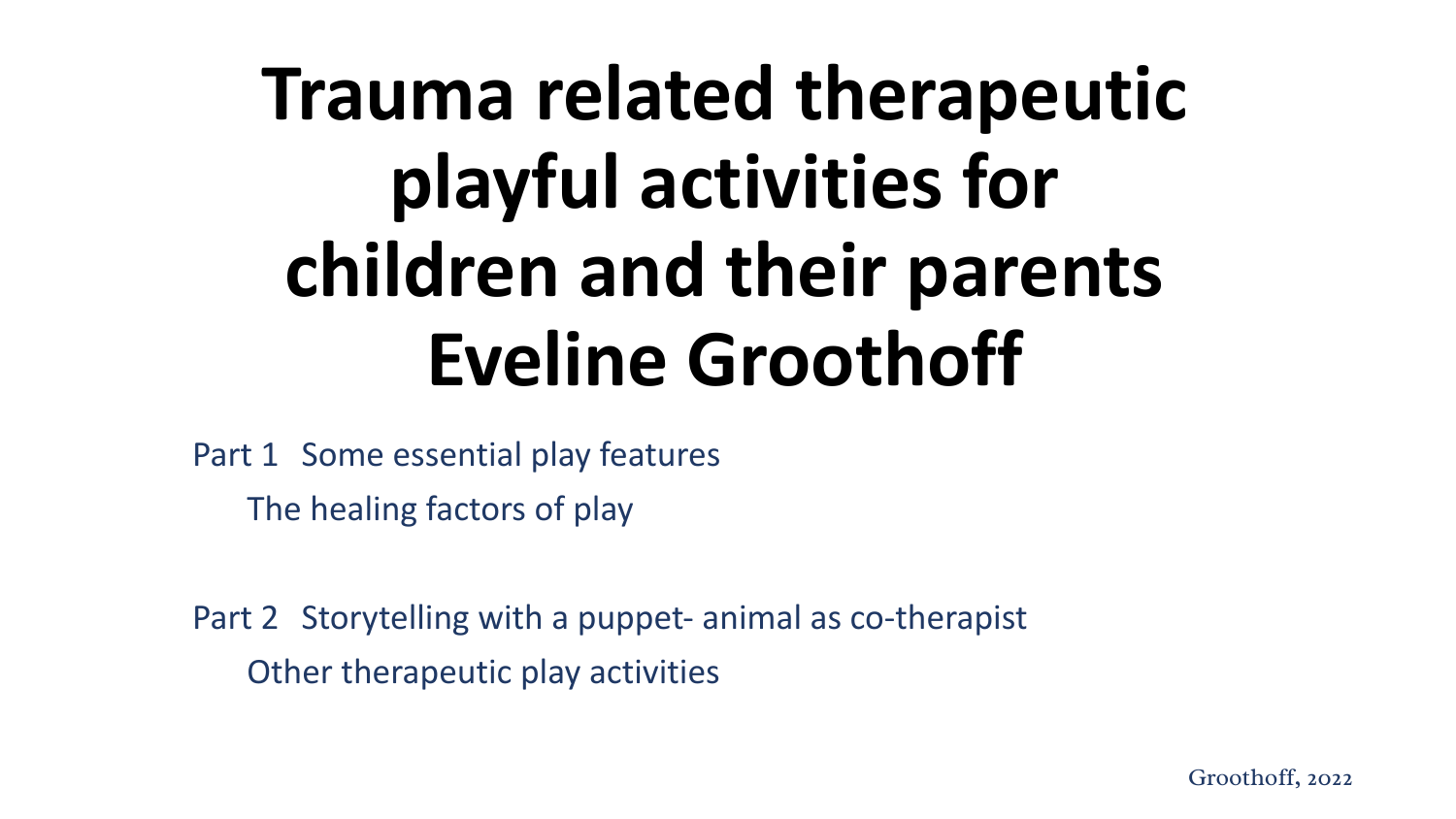### What is play: some essential play features

- Play is one of the seven basic-instincts or emotion-systems (Panksepp), and essential for life
- Play involves all personality domains (affects, cognition, creativity, relational schemata)
- Play is active and free

• Play has an as-if quality, connected to reality but different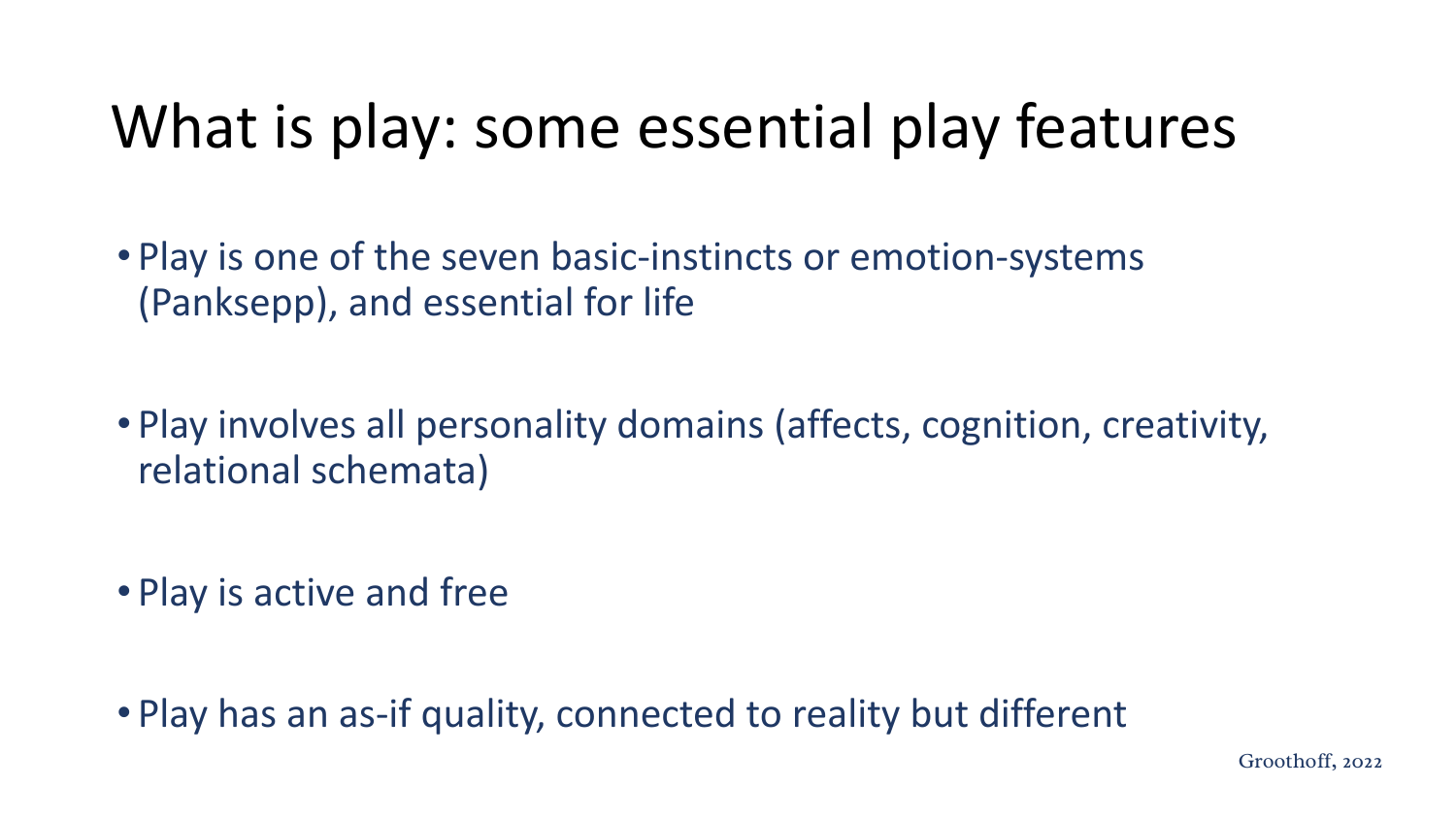### The play-paradox

- Without goals, free, playful versus goal-directed, serious
- Flexible and variable by expiments versus organising and inscripting by repetition
- Real versus not real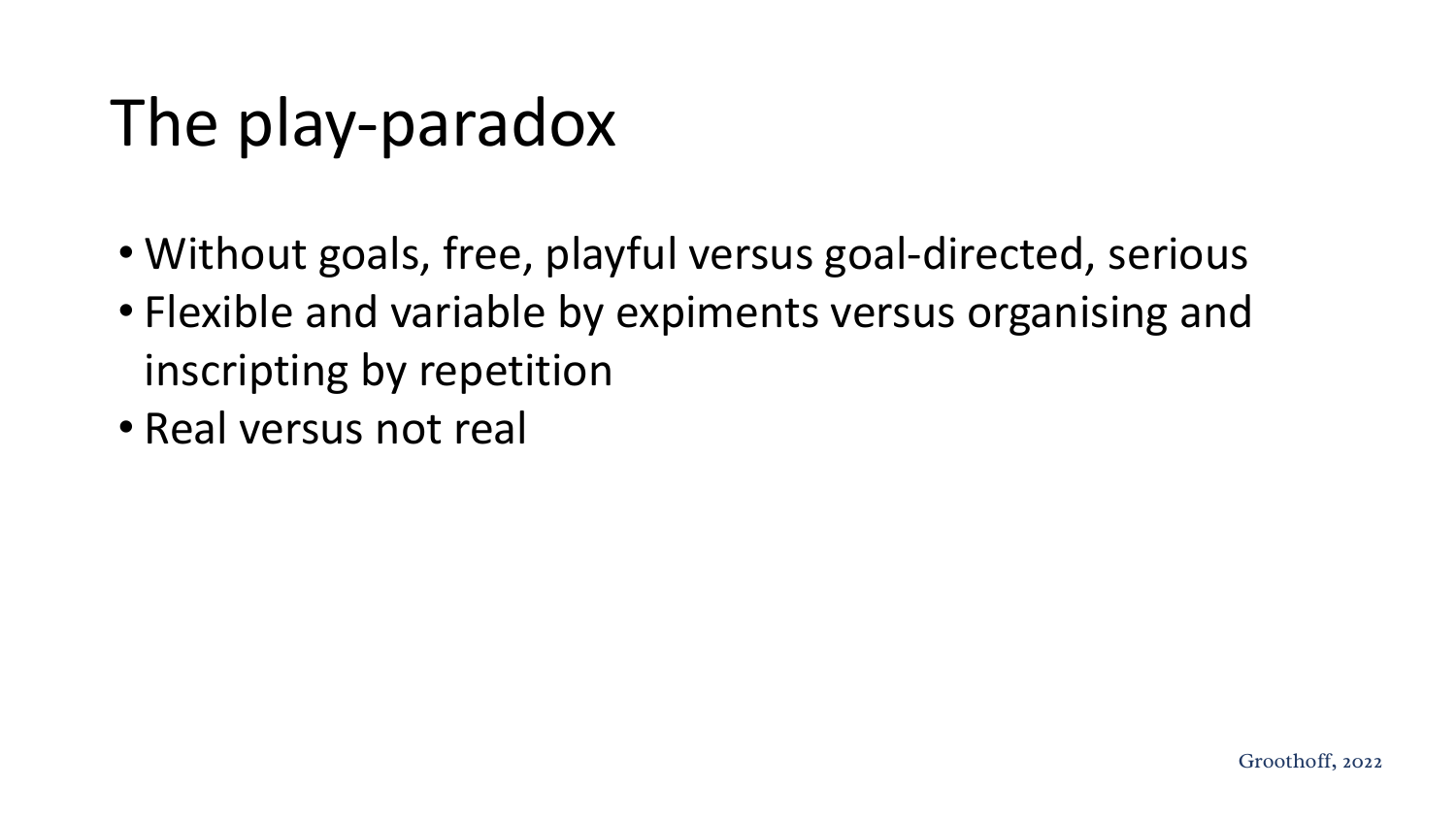# **Play healing factors**

- Play enhances affectregulation (catharsis, coping of stress)
- Play reduces fear, access to painful themes
- Play promotes integration of affective and cognitive information
- Play creates a focused attention
- Play stimulates implus control
- Play promotes attachment bonding
- Play invites experiments with new behavior
- Play stimulates coping, creativity, solution focused thinking
- Play creates a personal narrative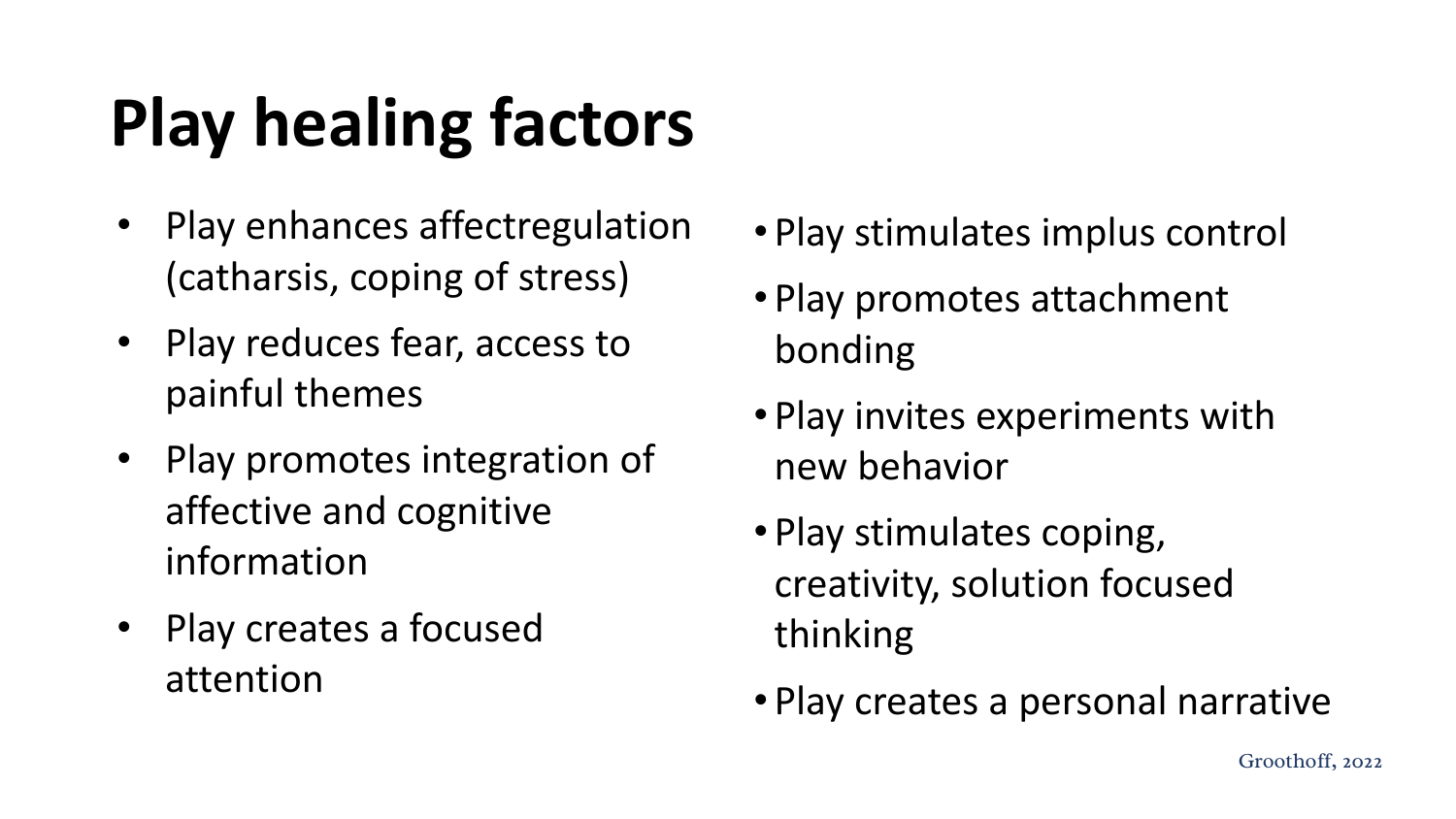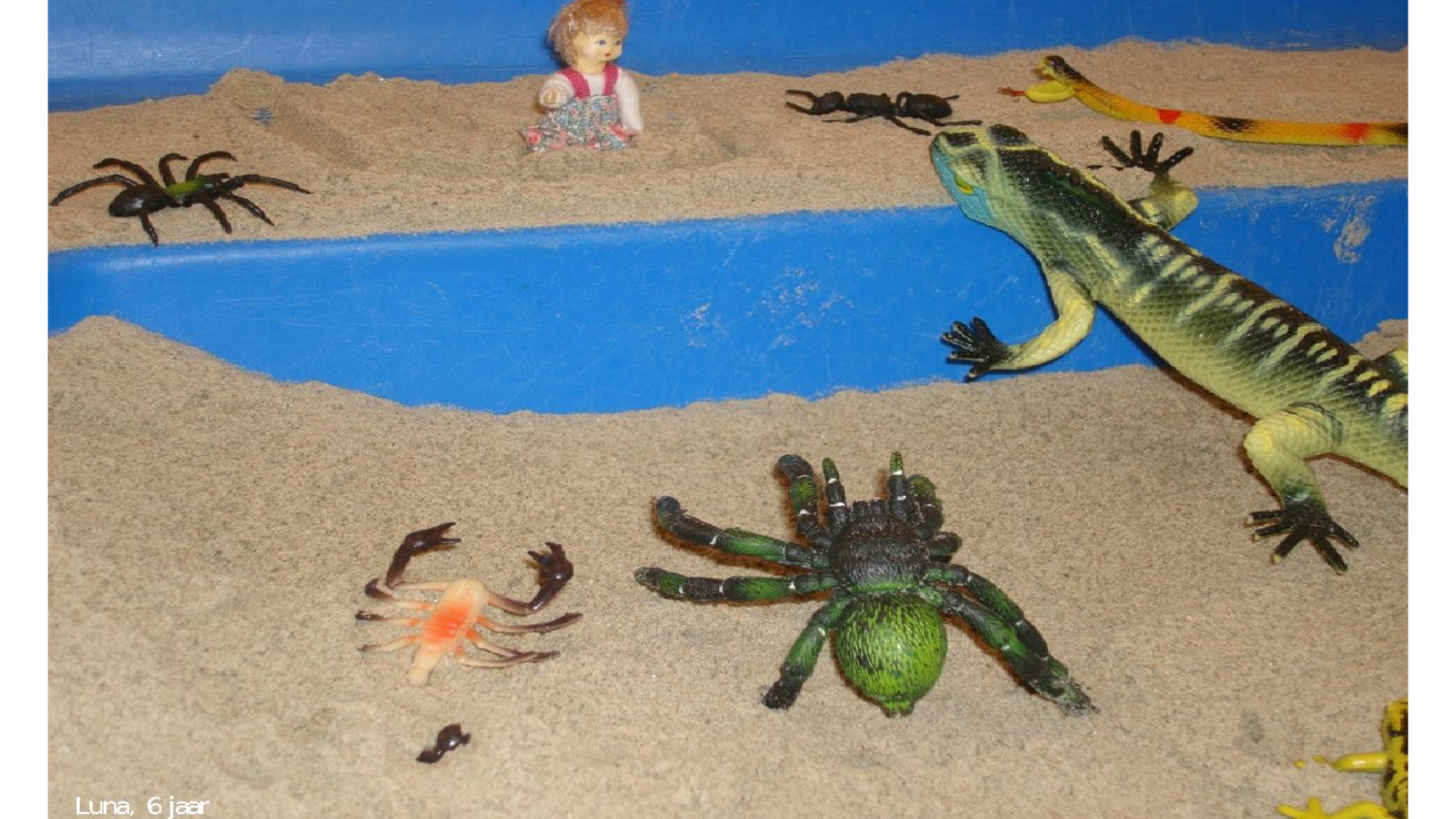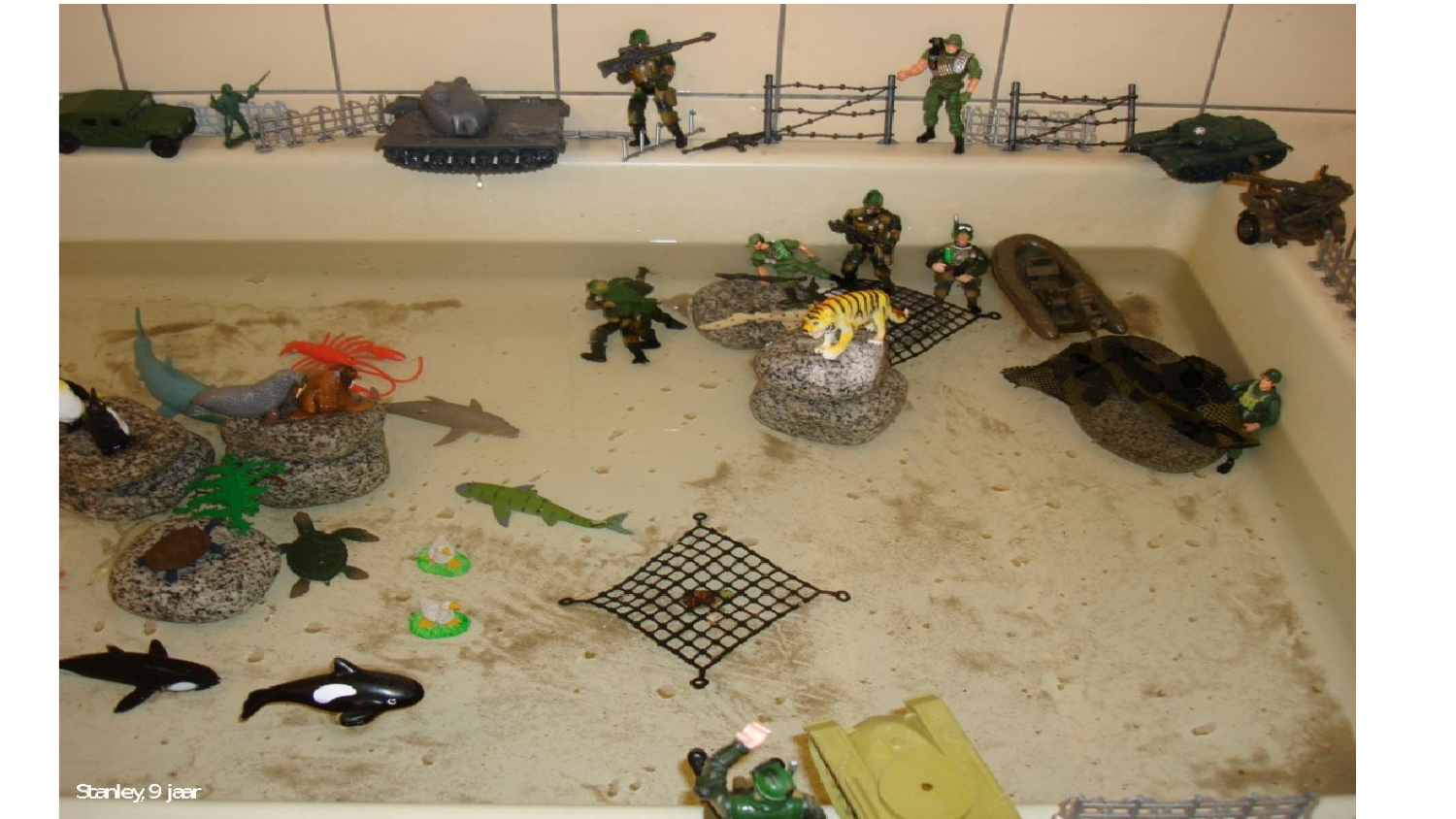### **Part 2 Storytelling with a puppet: the form**

• To address a group of young children with their parents, you need:

#### - a **storyteller**

#### - a **puppet-animal** as co-therapist

Options: One person acting as storyteller and at the same time voicing and moving with the puppet (ventriloquism)

Or: Two persons: one the storyteller and the other the puppet-animal, moving, reacting by talking, asking questions, acting shocked, expressing anger and sadness etc.

Groothoff, 2022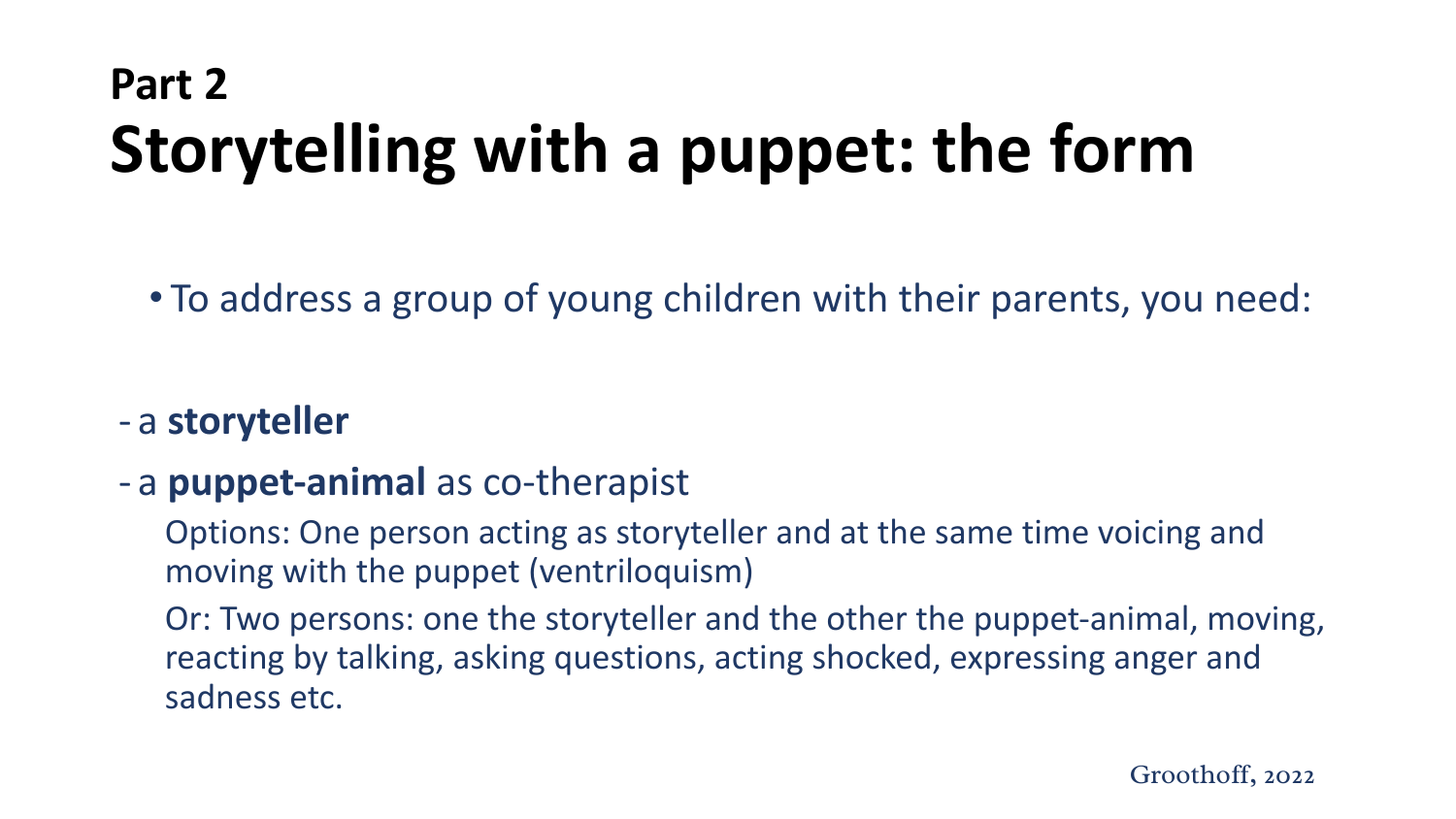## **Dynamics between storyteller and 'co-therapist'**

The puppet-animal is a listener with direct/active and **expressive** reactions and functions as someone with whom it is easy to **identify**:

- $\blacktriangleright$  Expression of disbelief ('is this really true?..., I don't understand ..., how awfull …, …,
- $\vee$  Asking questions
- $\vee$  Expression of feelings
- $\vee$  Expression of needs, thoughts
- ✔Connecting emotions to the body ('Wow, I feel this sadness in my stomach')
- ✔Asking how they cope ('What did they do to feel better?')

Groothoff, 2022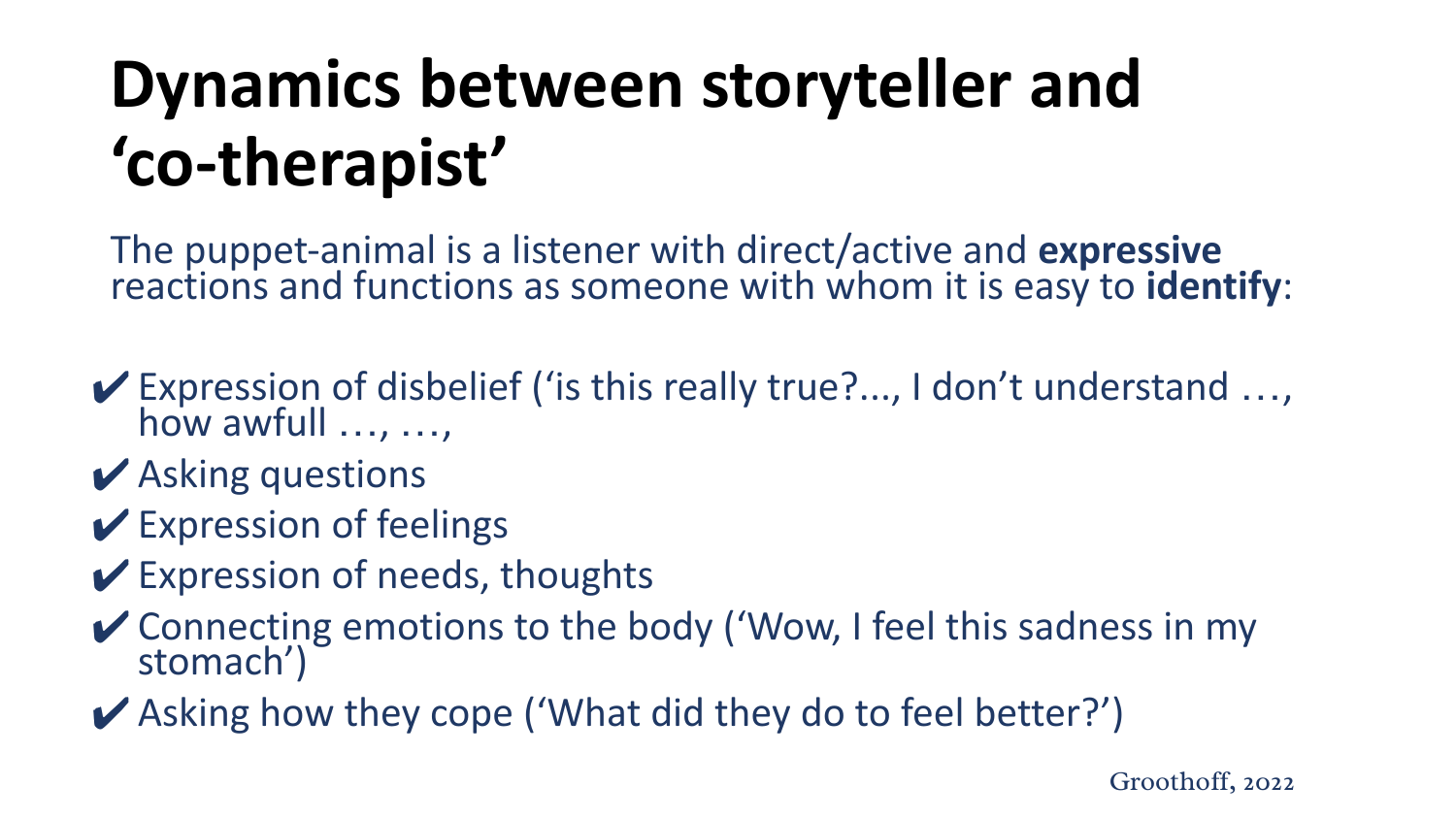## **The story elements**

- The title: "The flight"
- The narrative: *"Once upon a time there was … a big big great country with … , the president wanted to have more: more land, more power. He wanted to take the land of other people, war, search for safety, the flight, bus and trains, the fathers staying at home, loss of goods, pets, arrival at …"*
- The basic negative affects (rage, sadness, fear,)
- The basic affective themes or reactions (shock, disbelief, loss, numbness, powerlessness, despair, revenge}
- Connecting feelings to bodyparts
- Some humor in the story is helpful to break the tension, stress release
- Ending: a. stating uncertainty future (realistic)

b. focus upon strength and resilience (mobilisation of active position, creativity, coping and hope)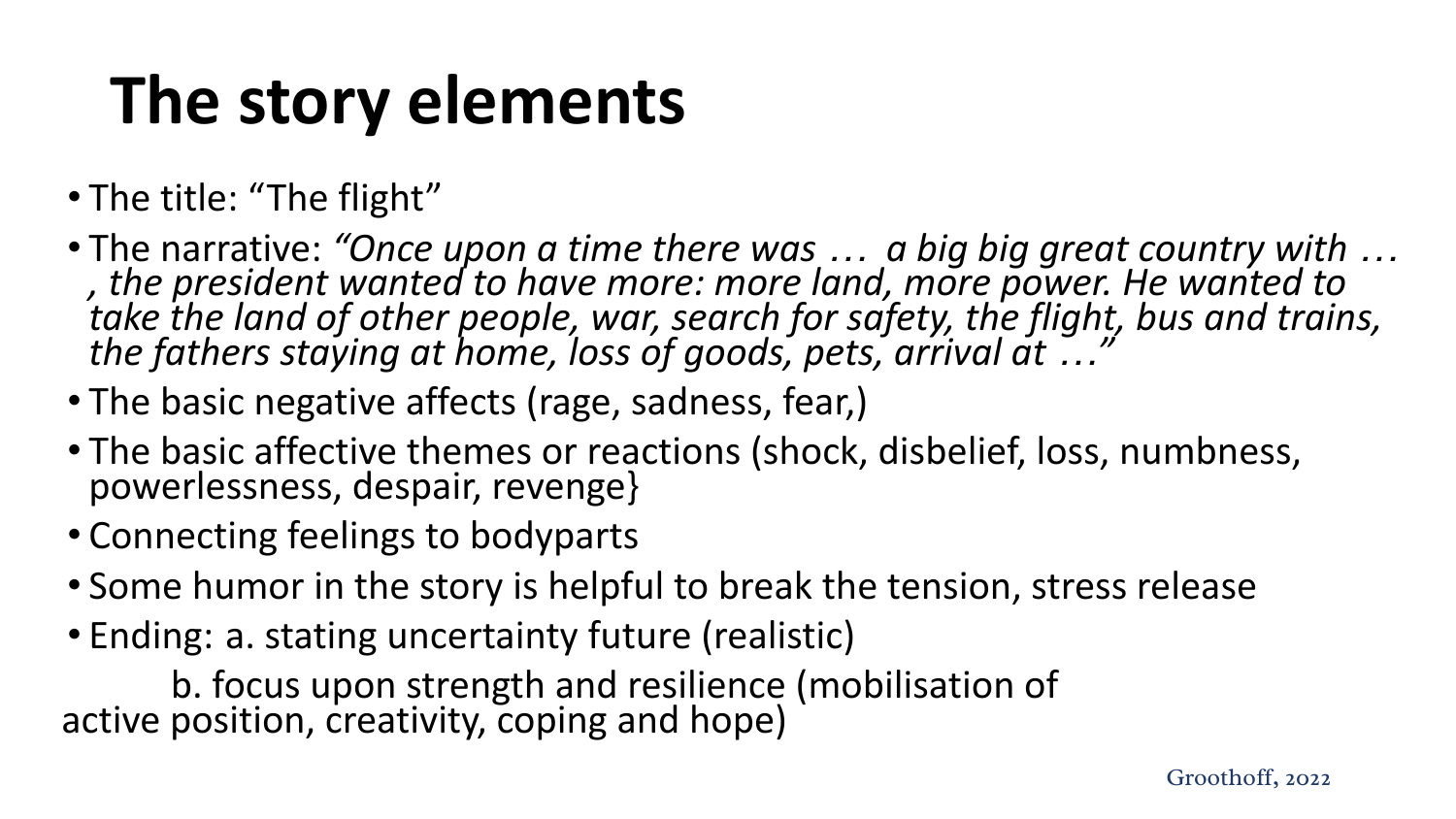## **Other expressive activities**

to calm the brain, release bodytensions and/or to give expression in an essential **non-verbal** way: creative/imaginative and motoric

- •Drawing ('a bad day, a nice day, past and future, things I lost, things which make me happy, my dreamworld')
- Making 'my own world' in the sandtray ('an unsafe/bad world, a safe/happy world') = simple cartboxes, bottom with plastic cover and filled with sand and empty matchboxes, sticks, stones and painted paper like toys)
- Music and dance, especially rhythmic (mambo), with left-right moves
- Singing and clapping or tapping with left-right movements